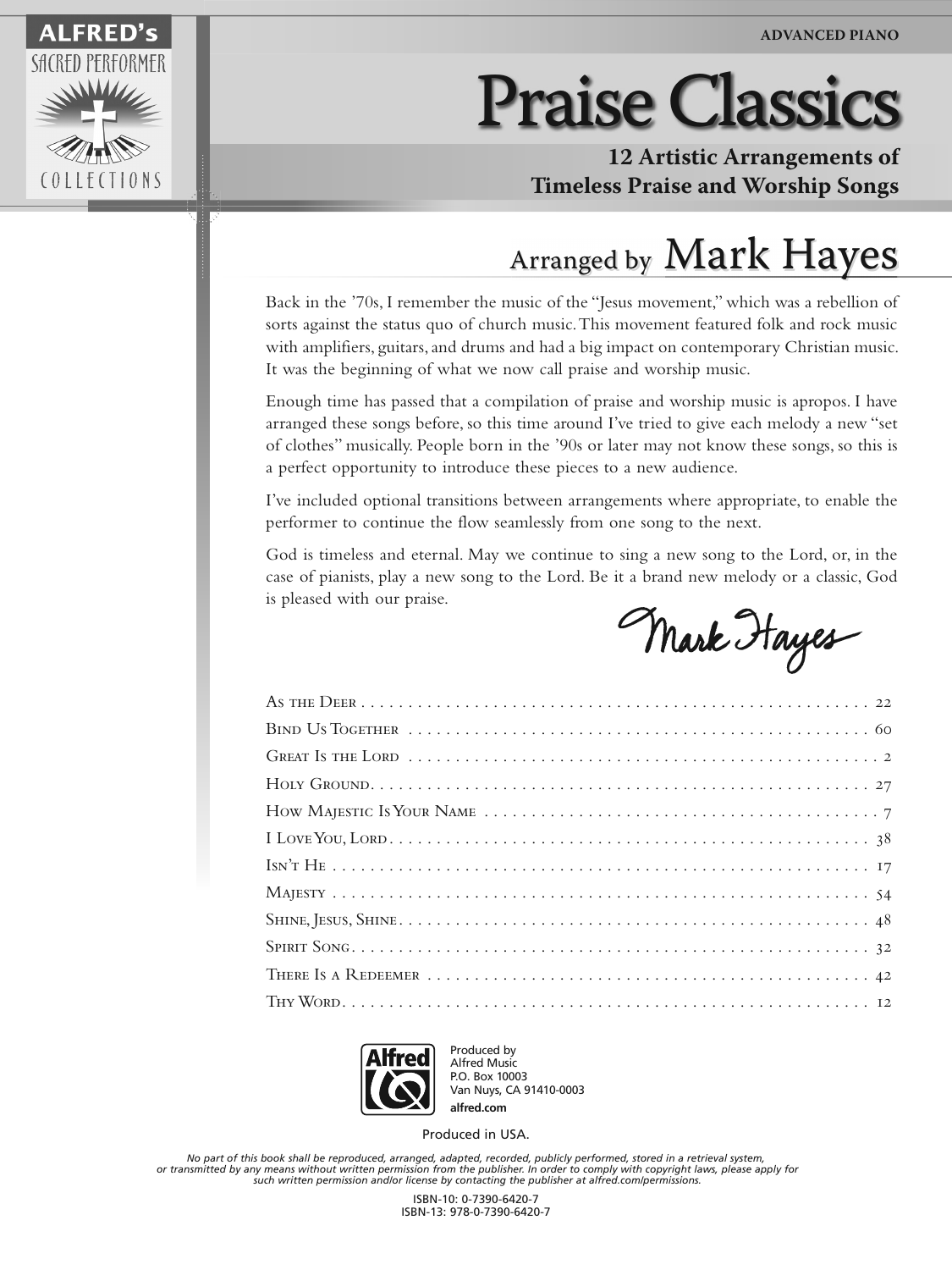## GREAT IS THE LORD









© 1982 MEADOWGREEN MUSIC COMPANY All Rights Administered by EMI CMG PUBLISHING All Rights Reserved Used by Permission